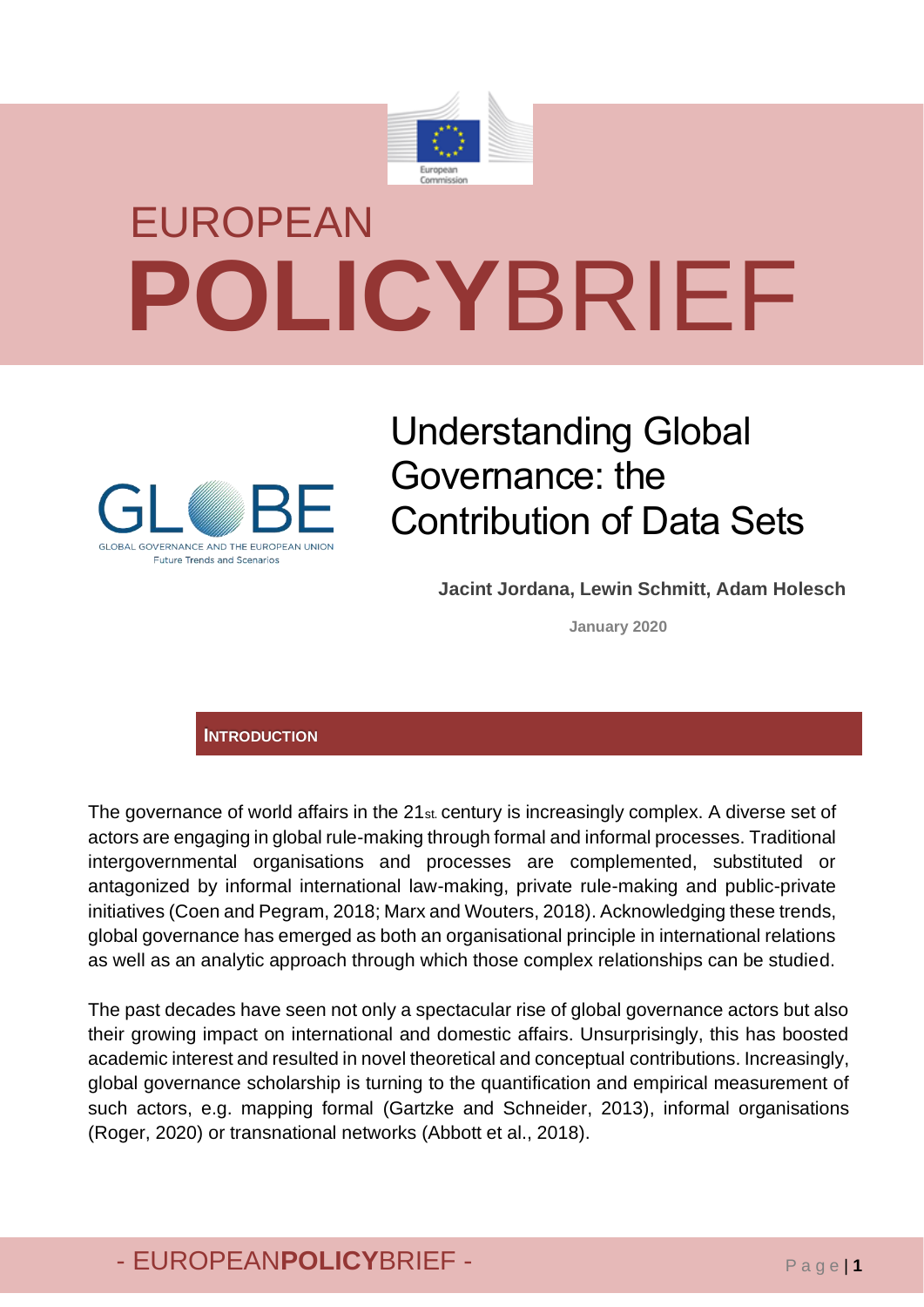A first challenge to come to grips with these developments is to understand them empirically. For this we need to take stock of existing databases and identify knowledge gaps. In this policy brief, we present an overview of 100 existing data sets covering various aspects of global governance. We then identify gaps, where scarce or no data is available and where further research is necessary. In our recommendations, we call on policymakers and researchers to address these gaps, focusing especially on the study of global governance actors beyond formal intergovernmental institutions. In general, the availability of better data sets would facilitate quantitative analyses, which are increasingly needed to improve our understanding and management of global governance.

#### **EVIDENCE AND ANALYSIS**

The **GLOBE** project currently lists and catalogues [100 data sets](https://www.globe-project.eu/en/global-governance-data-sets_7603) with a global scope and relevance to the study of global governance. By that, we mean data sets with a clear international dimension, measuring global activities, actors, or outputs, and linkages among states. It also looks at country data on issues with a direct impact on global issues (as in security or finance), and measurements of states' interactions. The list includes metadata, i.e., collections of various databases as well as specific data from a range of sources such as universities, government agencies, international organisations (IOs), and nongovernmental organisations (NGOs). The sample is by no means comprehensive, but we focused our analysis on the 100 data sets that we consider the most relevant and impactful resources publicly available today.<sup>1</sup>

In the following, we will provide an overview of these data sets. To do so, we first consider their distribution among two dimensions: (1) focus and (2) scope. By focus, we mean the main topic or domain investigated by the data set. By scope, we distinguish between a narrow scope (specifically studying global governance phenomena) and a broad scope (indirectly studying global governance phenomena). We then take a closer look at those data sets falling within the narrow scope, analysing the different features and agents of governance that they cover. Lastly, we draw conclusions on the reviewed data sets and point out information gaps.

The GLOBE project is clustered around topical work packages (trade, development, security, migration, climate change, finance). Of the 100 data sets listed by GLOBE, 61 data sets fall within these specific topics or domains. Of the remaining data sets, five deal with topics that are not within GLOBE's focus (e.g., culture); three are cross-sectoral; and 31 cover general, non-topical aspects of global governance (figure 1).

This distribution of data sets among GLOBE domains broadly matches the relative rate at which global governance literature is studying each of them, with trade and security being

<sup>1</sup> This is a first approximation to the current state of global governance data availability. The GLOBE project welcomes all comments about additional resources and future research avenues.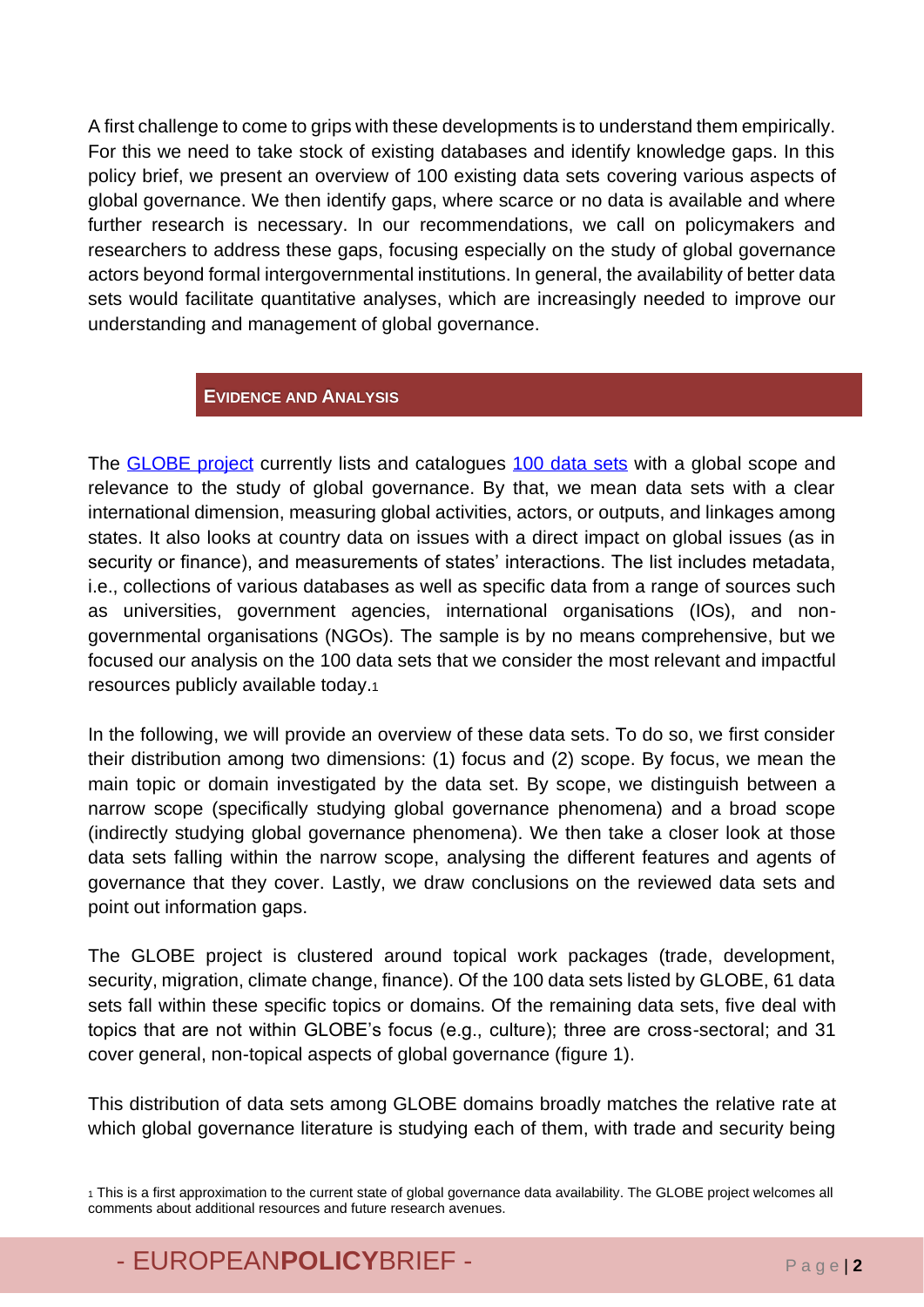positive outliers. In general, the three most covered domains – security, trade and climate change – are also among the most prominent fields for the application of global governance theory (Sinclair, 2012; Zürn, 2018). This sparks the question of whether (a) those fields are more studied because of better data availability or (b) data availability is better because of higher interest by researchers. There may be also other explanations such as the inventory of the datasets as a selection bias. Some fields like development might have more consolidated datasets from the World Bank or OECD.



*Figure 1: Topical distribution of data sets listed by GLOBE*

Among the data sets, we can also distinguish between their scope, separating those that deal with global governance in a narrow sense – specifically studying global governance phenomena – or in a broad sense – indirectly studying global governance phenomena. The 100 data sets are distributed more or less equally amongst those two categories (see figure 2).

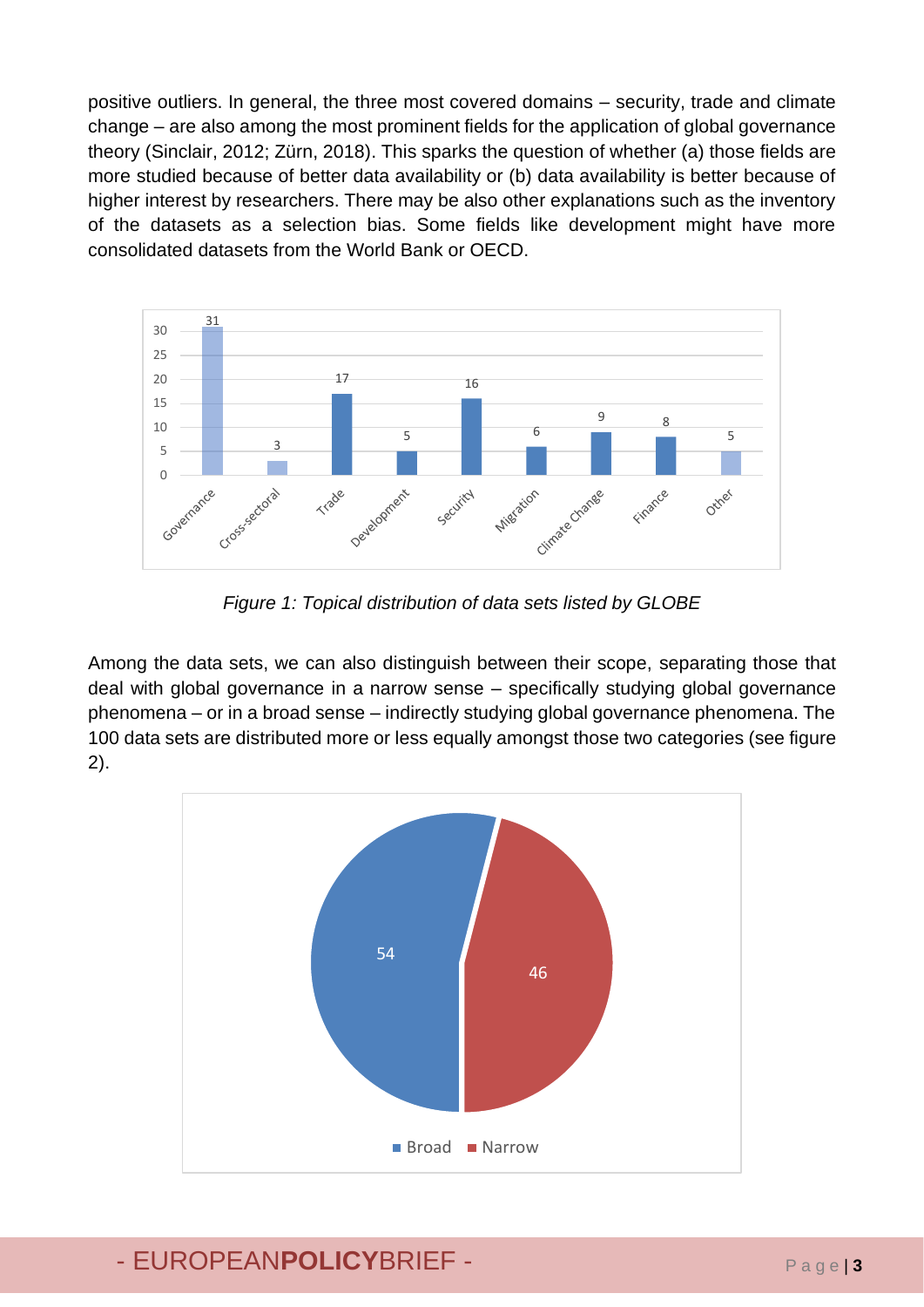#### *Figure 2: Distribution of data sets, narrow vs broad scope*

For the **54 data sets classified as broad**, we include data sets that measure globalisation trends from the national perspective and shed light on countries' interdependences, such as the IMF's [Direction of Trade Statistics,](http://data.imf.org/?sk=9d6028d4-f14a-464c-a2f2-59b2cd424b85) which tracks national trade flows and bilateral trade flows between states; or the [Diplomatic Representation Data Set,](https://pardee.du.edu/diplomatic-representation-data-set) which quantifies the diplomatic relations between states across time.

We also include datasets that contain countries' data with global impact, e.g. the Joint Research Council's [Global Conflict Risk Index,](http://conflictrisk.jrc.ec.europa.eu/Downloads) which expresses the statistical risk of violent conflict in any given country in the next one to four years; the various UNHCR data sets tracking migration flows; and the IMF's [World Economic Outlook.](https://www.imf.org/en/Publications/SPROLLS/world-economic-outlook-databases#sort=%40imfdate%20descending)

Most of these data sets report on a country/year level. This is unsurprising, as it reflects the long-dominant paradigm of the Westphalian nation-state as the most important unit of analysis. However, we argue that the drastic rise of global governance needs to be better reflected in the research body. In this light, it is a welcome finding that a growing number of data sets tries to capture phenomena beyond these two basic units, thus allowing for a more refined and granular picture of world politics.

We classify the remaining **46 data sets as narrow**. By that, we mean data sets that are dealing explicitly with global governance phenomena. Amongst those narrow data sets, four different subcategories emerge, each quantifying a different feature relevant for the study of global governance dynamics (see figure 3):



*Figure 3: Distribution of data sets among scope and focus*

• *Agents* –data sets that describe formal and informal IOs, or even networks and partnerships, e.g. the [Measure of International Authority Index,](http://garymarks.web.unc.edu/data/international-authority/) which estimates the delegation and pooling of authority, and tracks the scope of policy portfolios for 76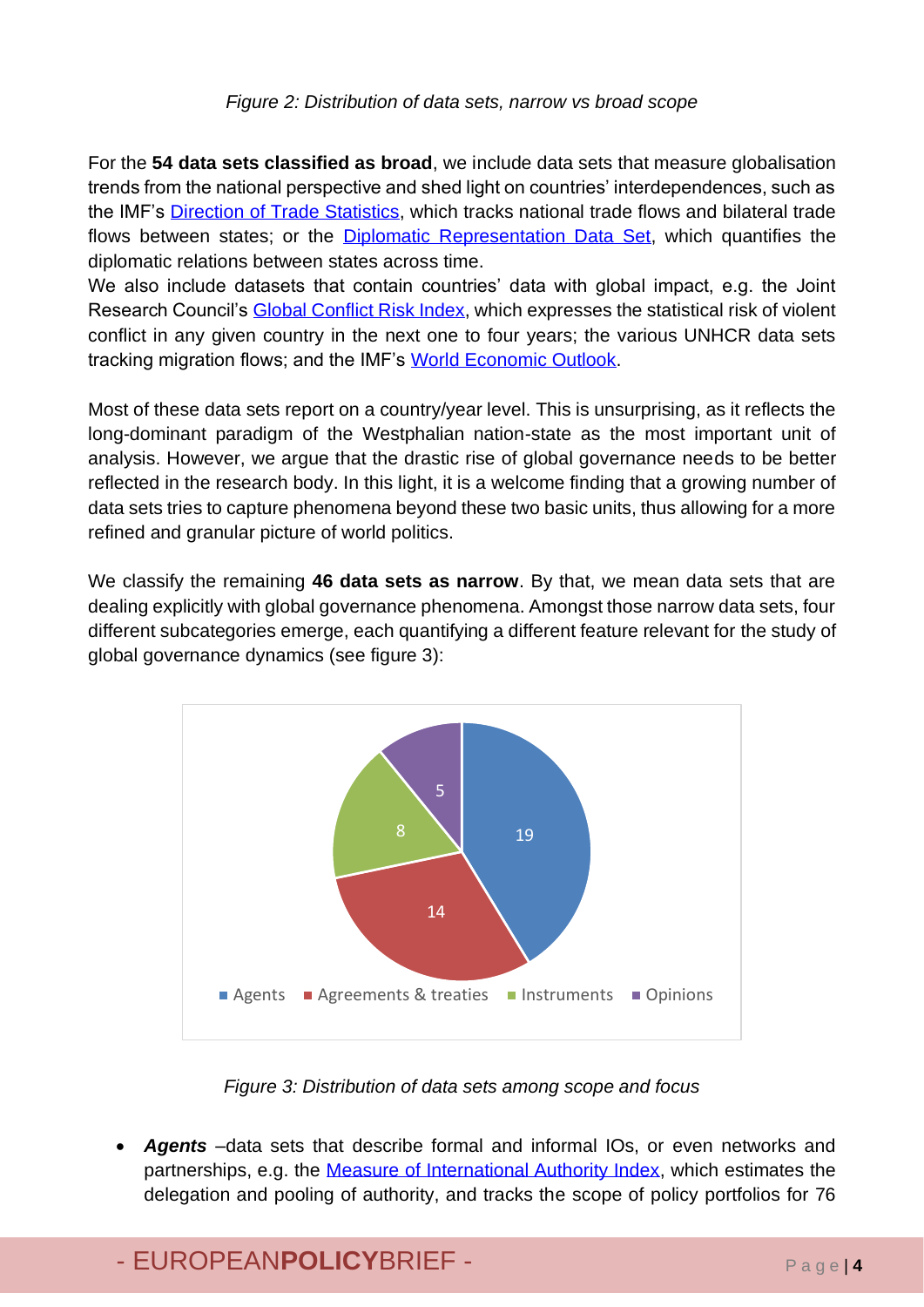IOs; or the [TRANSACCESS](https://dataverse.harvard.edu/dataset.xhtml?persistentId=doi:10.7910/DVN/DDE1HE) data set, which contains information on the formal access of transnational actors, such as NGOs, civil society groups or multinational corporations, to 298 bodies of 50 IOs.

- *Agreements & treaties* –data sets that identify multilateral treaties, agreements, etc., e.g. the [Design of Trade Agreements \(DESTA\) Database,](https://www.designoftradeagreements.org/) which collects systematic data on the design of preferential trade agreements; or the International [Environmental Agreements \(IEA\) Database Project,](https://iea.uoregon.edu/) which includes thousands of biand multilateral environmental agreements and related information.
- *Instruments* –data sets that collect information on actions and policy initiatives, including regulations, originating from non-state actors, e.g. the European Commission's [EUAidExplorer](https://euaidexplorer.ec.europa.eu/) tracking the EU's aid flows; or the [Transnational](https://journals.sagepub.com/doi/abs/10.1068/c11126)  [Governance Initiatives \(TGI\)](https://journals.sagepub.com/doi/abs/10.1068/c11126) database covering 60 transnational climate governance initiatives.
- *Opinions* –data sets that collect public opinion views, or media information, measuring attitudes of citizens, elites or other focus groups towards global governance phenomena, e.g. the **DemGovCit National Survey**, which studies citizens' perceptions of democratic governance beyond the state; or the LegGov Elite [Survey,](https://www.statsvet.su.se/leggov/leggov-elite-survey/leggov-elite-survey-1.447763) which analysed worldwide elites' views towards global governance.

Figure 3 demonstrates the dominance of the more traditional research focus on agents (especially IOs) and treaties, compared to more novel approaches that study instruments or opinions. While the study of IOs underwent some worthwhile innovations (e.g., the study of informal institutions, IOs' openness, …), researchers increasingly turn to global governance aspects beyond IOs. Indeed, we would advocate more experimental research on such nontraditional forms of global governance, because they can greatly enrich our understanding of today's complex and multi-stakeholder world politics.

Taking a different perspective, we assign the **19 data sets**<sup>2</sup> **on global governance agents** to the four types of agents involved in global governance as identified by GLOBE. These are: supranational governance, transgovernmental networks, public-private partnerships and private governance. Each type of agent has different features, properties and capacities, and entails different political dynamics. As figure 4 shows, most of them deal with supranational governance (14 data sets on IOs). The relatively new research strands on transgovernmental networks (4), public-private partnerships (3) and private governance (2) are lately gaining more traction, but in comparison data availability is still quite scarce.

<sup>2</sup> Some of them include different categories of agents and are therefore counted more than once.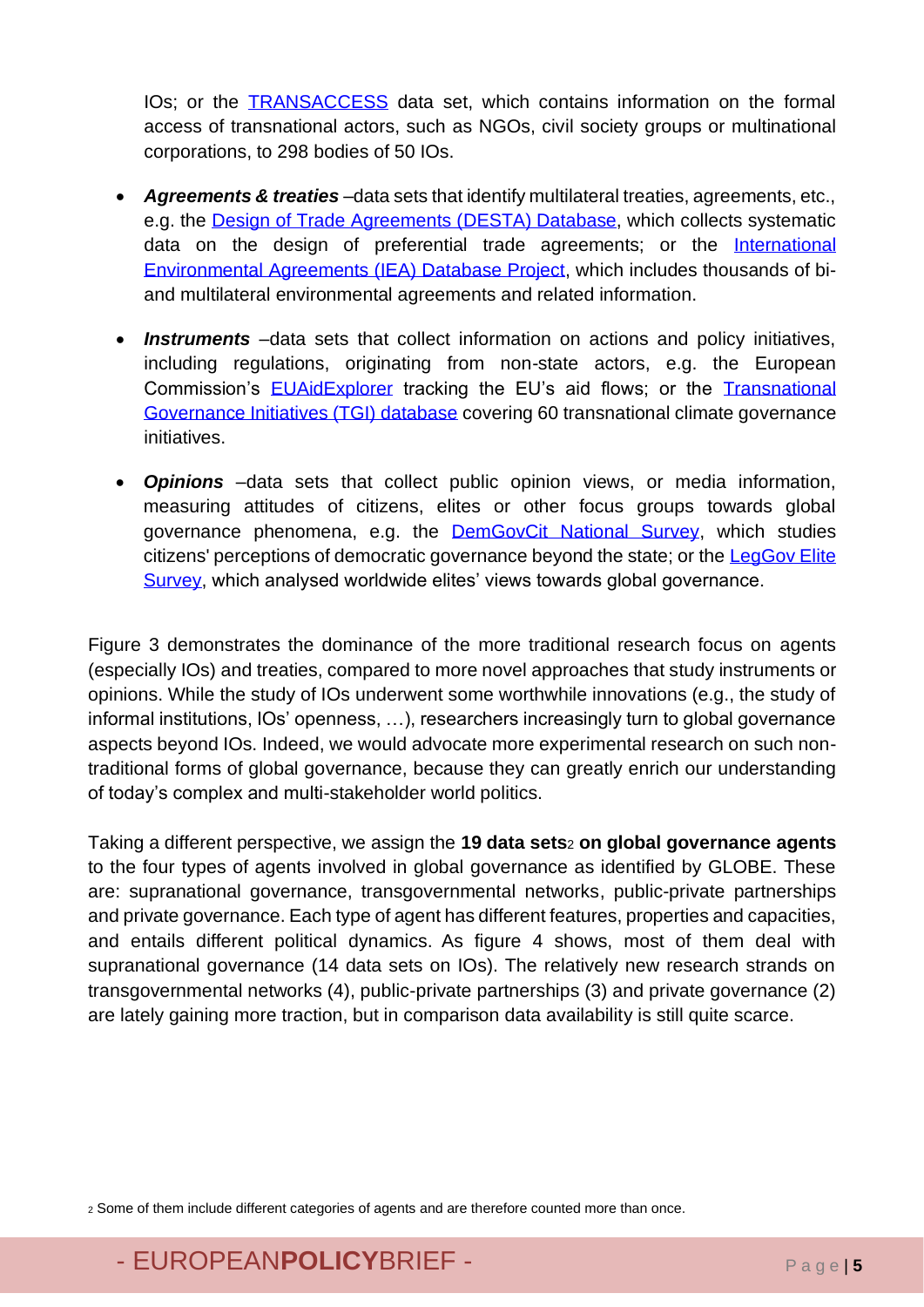

*Figure 4: Distribution among agents of governance for the narrow data sets*

Another noteworthy development is the emergence of data sets covering multiple levels or agents of governance, of which we count four. Given the complex and interlinked nature of global governance, the emergence of such multi-modal research is a promising development.

#### **POLICY IMPLICATIONS AND RECOMMENDATIONS**

The GLOBE selection of data sets is very eclectic, and our sample shows great variety in focus and scope. Nevertheless, this meta-comparison generated interesting conclusions and promising avenues for future research efforts.

First, while most **narrow data sets** focus on the more traditional aspects of global governance (IOs and treaties), we also find some **novel approaches that study previously unexplored questions** such as regional authority, transnational regulatory agencies, or mixed forms such as public-private partnerships and cooperative initiatives. Such innovative research can reveal many original insights into the functioning of global governance and **should receive much more attention from researchers and practitioners**.

Second, information on **private actors in global governance features in very few datasets**. This represents a severe gap of information, given the importance of private sector actors in global governance (see box 1).

Third, the available **data sets also distinguish themselves by either capturing samples or entire populations**. While the sampling approach greatly increases the feasibility of data collection, the heterogeneous character of global governance phenomena could undermine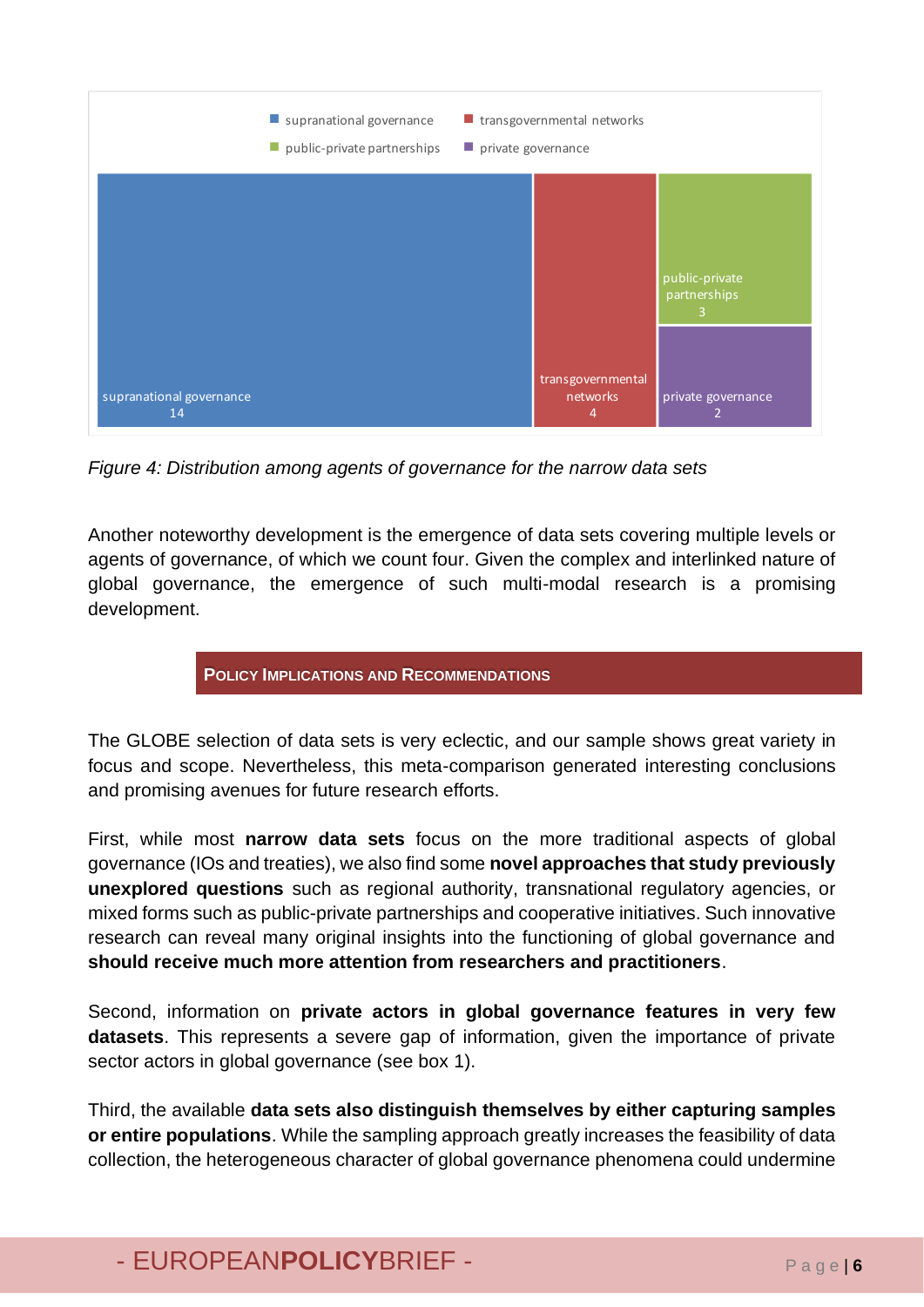the validity of any conclusions drawn from sampled data. Therefore, we **encourage research efforts that attempt to comprehensively gather data on the entire population**.

Fourth, **topic-specific or sectoral data sets tend to provide more detailed information than general ones**, as could be expected. It is less intuitive that sectoral data sets outnumber the general ones. Unfortunately, where comprehensive, general data exists, the level of detail is often quite limited. For instance, most data sets on IOs lack good information on either membership or design features.<sup>3</sup> In such cases, sectoral, regional or small sample data may be available, but these are naturally less useful for general purposes and often difficult to combine with other data points.

More generally, reliable, **comparable and systematic data on different aspects of global governance remains limited**, despite a positive trend in such research. Historically, empirical research on global governance has mostly relied on single or small-n case studies. While these provide valuable insights into the understanding of the particular study object, they rarely allow for comparisons or generalisations about the wider global governance architecture. And where large-n data sets can be found, these tend to focus on institutional or other traditional, more formal and public sector-centric forms of global governance.

It is clear that our understanding of global governance benefits from more systematic data collection efforts. In turn, this will prove beneficial for the strategic interests of the EU as a global actor for two reasons: Firstly, equipping researchers and analysts with better data to study global governance issues will allow them to **provide better advice to EU policymakers**. Secondly, all additional publicly available information on global governance will naturally **strengthen the multilateral order**, for it not only **improves effectiveness** but also **grants additional legitimacy to global governance initiatives and actors**. Hence, **supporting such activities and filling information gaps should be a prime objective of the EU's research agenda.**

Gathering the necessary data is often a tedious, time- and resource-intensive effort. Adequate funding of research projects is therefore imperative. In addition, public research institutions such as the European Commission's Joint Research Council should continue to produce and disseminate relevant data, so as to provide researchers with additional avenues for the study of global governance.

3 For noteworthy exceptions, see Hooghe and Marks (2015), Tallberg and Sommerer's TRANSACCESS [data set,](https://dataverse.harvard.edu/dataverse.xhtml?alias=transaccess) or the [work by the WZB Berlin Social Science Centre](https://www.wzb.eu/en/research/international-politics-and-law/global-governance/projects)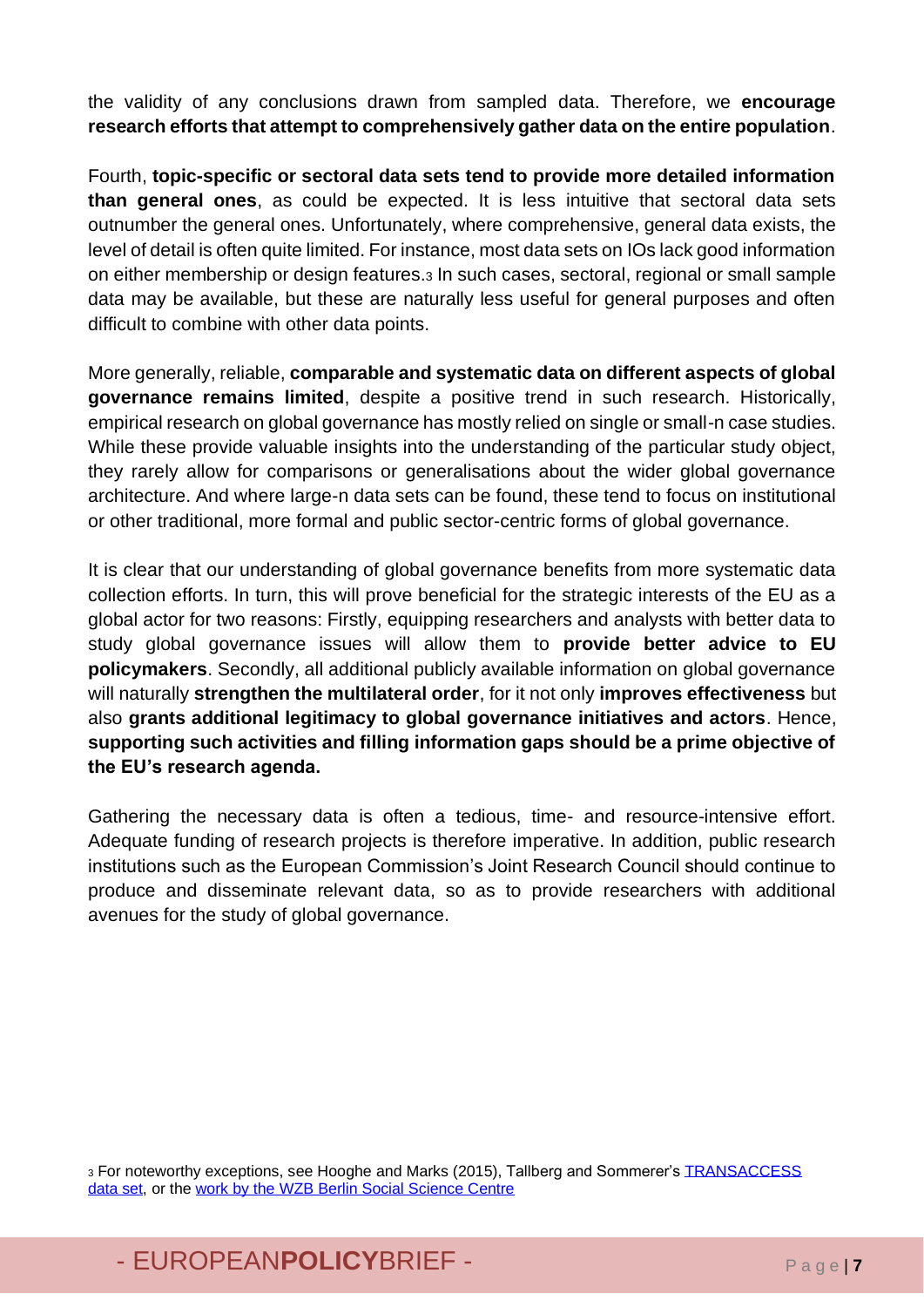#### *Box 1: The role of private sector actors in global governance*

Private governance describes situations when non-state actors supply governance without direct assistance from states or IOs. Private governance arrangements seek to steer behaviour by engaging in several different kinds of activities: such as information sharing, rule setting and financing.

This form of governance is very widespread. It can be found in a myriad of international bodies that are created by or primarily driven by private sector entities such as national or multinational corporations, associations and NGOs. These bodies include many of the technical standard-setting bodies such as 3GPP, functional non-profit organisations such as ICANN, or advocacy groups such as Forest Stewardship Council (FSC). In general, private governance appears to be especially common in the area of environment, global economy, global health and scientific research.

Mapping and analysing such private-sector initiatives' impact on global governance is key to the proper understanding of global governance at large. Recent research that investigates the role of private sector actors in global governance is especially prominent in the climate change domain. Examples include work on private transnational regulatory organisations (Abbott et al., 2016), "governance experiments" (Hoffmann, 2011), international and regional standardisation (Marx and Wouters, 2015), and non-state action (Chan et al., 2019).

However, what is missing are the large-n studies or data sets with comparable relevant information on these actors, networks and systems. It would be a tragic fallacy to interpret this absence of research as an indication that private-sector actors are not engaging in global governance. By all means, existing work suggests a lot of currently understudied activities. For example, it is hard to overestimate the relevance of technical standard-setting boards (e.g., ISO, 3GPP, OMG, etc.), most of which are private sector-led. Similarly, a significant part of global governance of financial markets is in the hands of private-sector actors, such as rating agencies, the SWIFT international payment network, and an array of industry standards.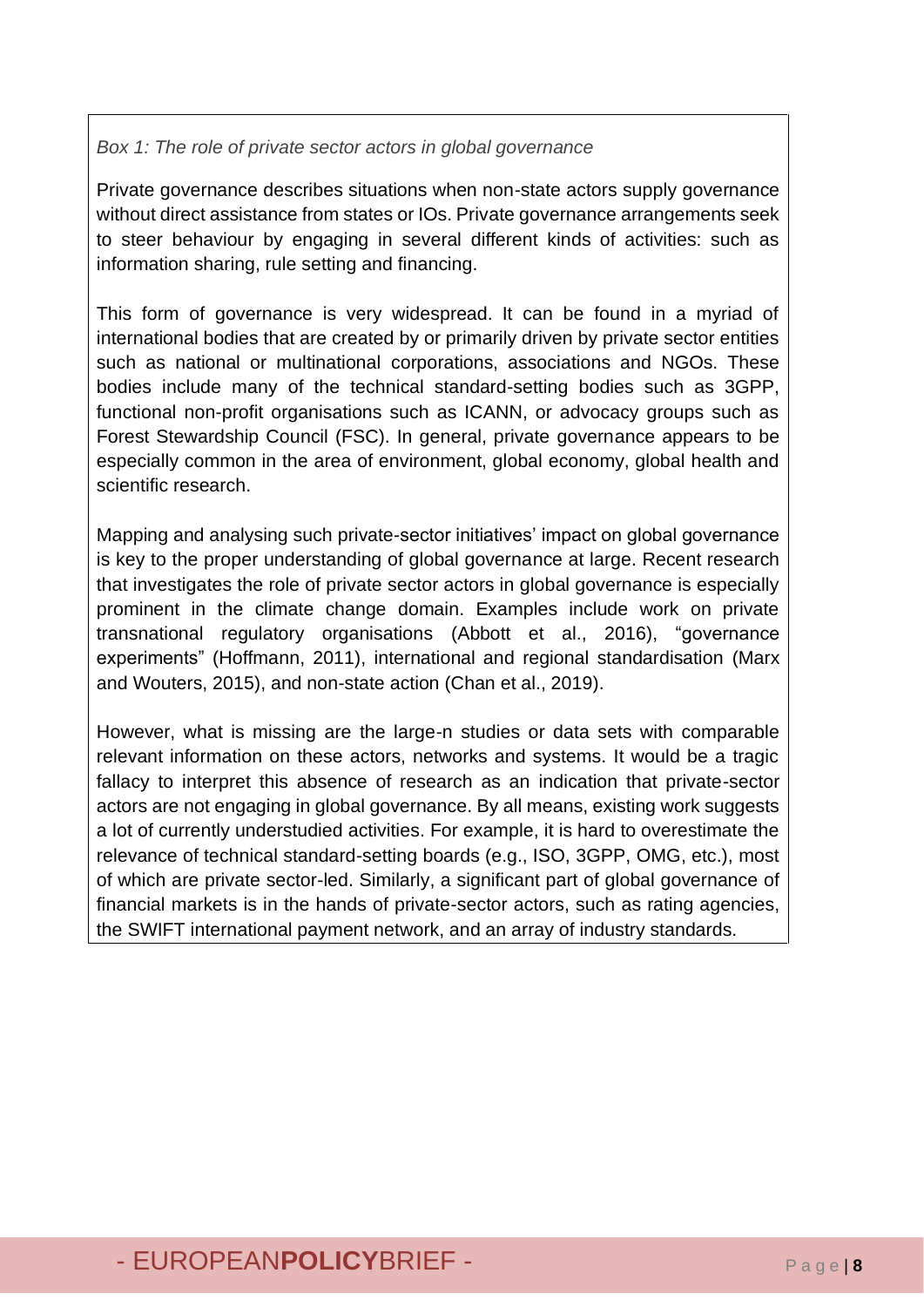#### **RESEARCH PARAMETERS**

The Project "Global Governance and the European Union: Future Trends and Scenarios (GLOBE)", addresses the strategic priorities identified in the EU Global Strategy such as trade, development, security and climate change as well as migration and global finance to identify the major roadblocks to effective and coherent global governance by multiple stakeholders in a multipolar world. The project, coordinated by Institut Barcelona d'Estudis Internacionals (IBEI), will provide policy-makers, academics and the general public with an analytical grip on the state of play in global governance. It also hopes to equip national and European policy-makers with tools to identify constraints and opportunities in a set of global governance scenarios for 2030 and 2050.

For the purpose of analysing the dynamics of global governance in the different issue areas, GLOBE makes extensive use of quantitative methods, but it also elaborates a number of case studies to examine key institutions and global policy configurations. Combining diverse research methods, GLOBE aims to contribute to a new generation of studies in global governance, capable of identifying and diagnosing the most relevant problems at the sector level with more precision. GLOBE mainly employs a range of data-gathering and research techniques: big data mining, combining and expanding existing databases, elaborating and distributing questionnaires, document analysis, personnel interviews, and developing foresight techniques. The use of big data mining will be focused to extract from the world's broadcast, print and online news a 'heatmap' related to the main global governance issues in these fields such as the institutions and type of actors that are mentioned most often in relation to a topic, reference to the EU in global media or even the ratio of negative/conflict events v. positive/cooperative events between dyads of actors. Some of the GLOBE partners have elaborated large datasets on different characteristics of institutions and organisations related to global governance. Noteworthy examples are the WZB dataset on international organisations and other entities involved in global governance, the IBEI dataset on the institutional features of regulatory agencies at the national level and the ESADE dataset on the characteristics of heads and boards of international organisations.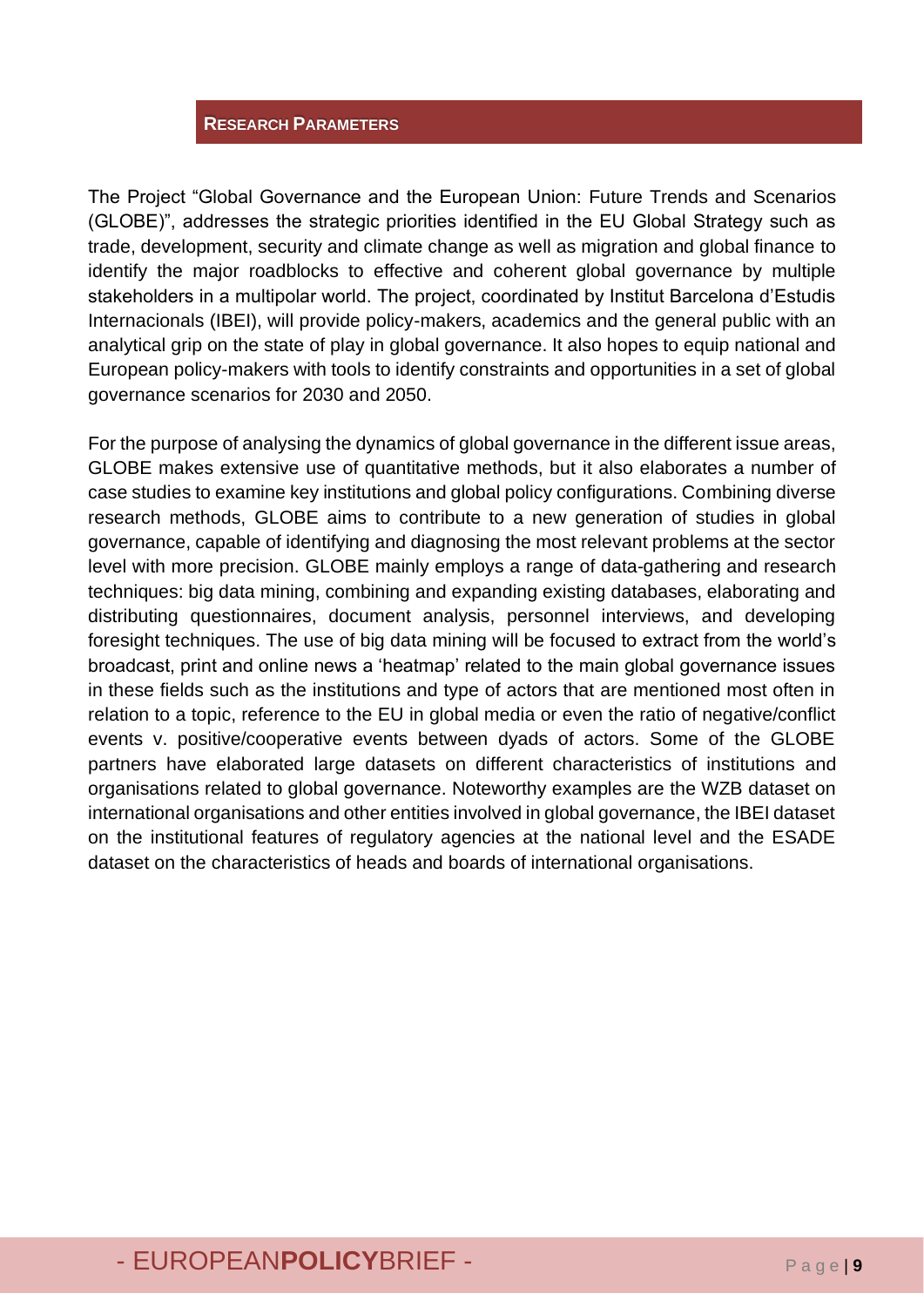#### **PROJECT IDENTITY**

| <b>PROJECT NAME</b>                   | Global Governance and the European Union: Future Trends and<br>Scenarios" (GLOBE)                                                                       |
|---------------------------------------|---------------------------------------------------------------------------------------------------------------------------------------------------------|
| <b>COORDINATOR</b>                    | Jacint Jordana, Institut Barcelona d'Estudis Internacionals – IBEI,<br>Barcelona, Spain, jordana@ibei.org                                               |
| <b>CONSORTIUM</b>                     | ESADE Business & Law School - ESADE, Barcelona, Spain                                                                                                   |
|                                       | Facultad Latinoamericana Ciencias Sociales - FLACSO - Buenos<br>Aires. Argentina                                                                        |
|                                       | Hebrew University of Jerusalem, HUJI, Department of Political Science<br>and the Federmann School of Public Policy and Governance,<br>Jerusalem, Israel |
|                                       | Institut Barcelona d'Estudis Internacionals - IBEI, Barcelona, Spain                                                                                    |
|                                       | ISGIobal Barcelona Institute for Global Health, Barcelona, Spain                                                                                        |
|                                       | Katholieke Universiteit Leuven - KUL - Leuven Centre for Global<br>Governance Studies - Leuven, Belgium                                                 |
|                                       | Peking University – PKU - School of International Studies, Peking,<br>China                                                                             |
|                                       | University College London - UCL - Department of Political Science,<br>London, UK                                                                        |
|                                       | Universitas Bina Nusantara - BINUS - International Relations<br>Department, Jakarta, Indonesia                                                          |
|                                       | Wissenschaftszentrum Berlin fur Sozialforschung - WZB - Berlin,<br>Germany                                                                              |
| <b>FUNDING SCHEME</b>                 | Horizon 2020 Framework - SC6 - GOVERNANCE-2018 - Trends and<br>forward-looking scenarios in global governance                                           |
| <b>DURATION</b>                       | 1 January 2019 - 31 June 2022 (42 months)                                                                                                               |
| <b>BUDGET</b>                         | EU contribution: 2,500,000.00€                                                                                                                          |
| <b>WEBSITE</b>                        | https://globe-project.eu/                                                                                                                               |
| <b>FOR MORE</b><br><b>INFORMATION</b> | Jacint Jordana, Institut Barcelona d'Estudis Internacionals - IBEI,<br>Barcelona, Spain, jordana@ibei.org                                               |
|                                       | Adam Holesch, Institut Barcelona d'Estudis Internacionals – IBEI,<br>Barcelona, Spain, aholesch@ibei.org                                                |